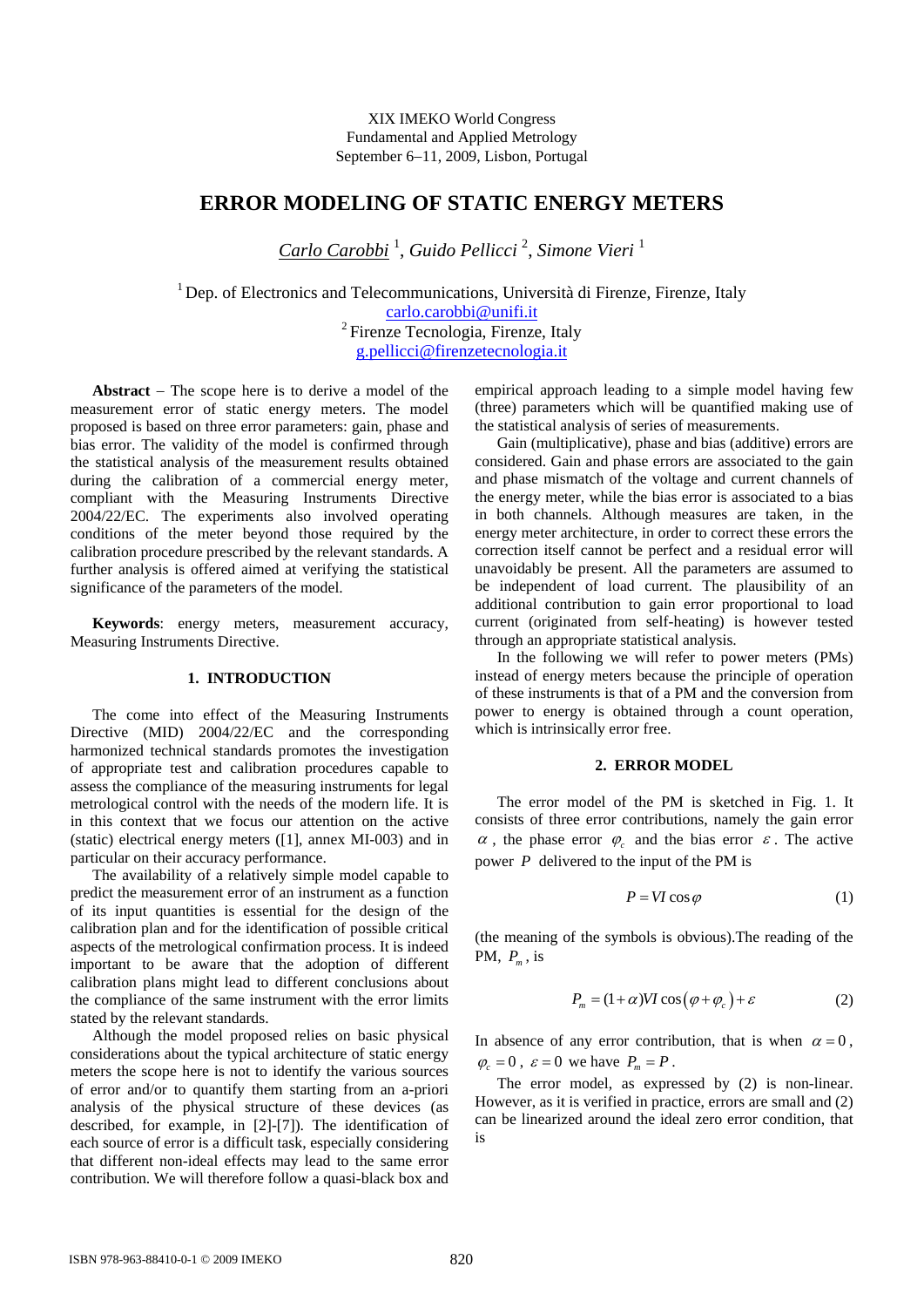$$
P_m \simeq VI\cos\varphi + \frac{\delta P_m}{\delta \alpha} \alpha + \frac{\delta P_m}{\delta \varphi_c} \varphi_c + \frac{\delta P_m}{\delta \varepsilon} \varepsilon \tag{3}
$$

<span id="page-1-2"></span><span id="page-1-0"></span>where the partial derivatives in [\(3\)](#page-1-0) are evaluated in  $\alpha = 0$ ,  $\varphi_c = 0$ ,  $\varepsilon = 0$ . If the errors and derivatives are known equation [\(3\)](#page-1-0) can be used to correct the measured power  $P_m$ in order to predict the power  $VI \cos \varphi$  actually delivered to the input of the PM. Thus the term  $VI \cos \varphi$  in [\(3\)](#page-1-0) corresponds to the power predicted by the model,  $P_p$ , and we have

$$
P_p \simeq P_m - \left(\frac{\delta P_m}{\delta \alpha} \alpha + \frac{\delta P_m}{\delta \varphi_c} \varphi_c + \frac{\delta P_m}{\delta \varepsilon} \varepsilon\right) \tag{4}
$$

<span id="page-1-1"></span>After simple calculations we obtain

$$
\frac{\delta P_m}{\delta \alpha} = VI \cos \varphi \tag{5}
$$

$$
\frac{\delta P_m}{\delta \varphi_c} = -VI \sin \varphi \tag{6}
$$

$$
\frac{\delta P_m}{\delta \varepsilon} = 1\tag{7}
$$

Note that the sensitivity to the gain and phase errors is large when the apparent power *VI* is large. Also, the sensitivity to gain error is higher for higher values of the power factor while the reverse is true for phase error. The sensitivity to bias error does not depend on the load. The bias contribution dominates the PM error when the apparent power is low.



 $P_{\rm m} = (1 + \alpha) VI \cos (\varphi + \varphi_{\rm c}) + \varepsilon$ 

Fig. 1. Schematic diagram showing the various error contributions and their effect on the power measured by the PM.

#### **3. ERRORS ESTIMATION**

The errors are here evaluated through the least-squares statistical estimation method. The deviation  $\Delta_{i,j}$  between the power predicted by the model  $(P_p)_{i,j}$  (see [\(4\)](#page-1-1)), and the power  $P_{i,j}$  delivered to the PM by a reference source is calculated for various values  $I_i$  of the load current  $(i=1,2,...N)$  and of the power factor  $(\cos \varphi)$  $(j = 1, 2, ... M)$ . We have

$$
\Delta_{i,j} = \left(P_p\right)_{i,j} - P_{i,j} \tag{8}
$$

The values of the errors  $\alpha$ ,  $\varphi_c$  and  $\varepsilon$  are those minimizing the relative sum-of-the-squares *SS* given by

$$
SS = \sum_{i=1}^{N} \sum_{j=1}^{M} \left( \frac{\Delta_{i,j}}{VI_i} \right)^2
$$
 (9)

The preference for the *relative* rather than the *absolute* deviation is based on the fact that the inaccuracy of the reference source is typically proportional to *VI* , the constant of proportionality being nearly independent of load current, voltage and power factor.

#### **4. EXPERIMENTAL RESULTS**

The model was tested against measurements performed on two commercial PMs. Similar results were obtained, leading to the same favourable conclusion about the validity of the model. Here we limit our attention to the set of results corresponding to one of the two PMs calibrated. The measurement plan was designed according to [1]. In particular load current ranged from 500 mA to 32 A and power factor was set to 1, 0.5 inductive and 0.8 capacitive. The investigation included additional power factors, namely 0.1 and 0.3 inductive and 0.1 and 0.3 capacitive, in order to verify the validity of the model outside the limits set by the standard calibration procedure. The voltage was set to 230 V. The number of combinations of load currents and power factors was therefore  $112$  ( $N = 16$  current values times  $M = 7$  power factor values) and for each combination 5 readings of the PM were taken totally collecting 560 measurements. The mean value of the five readings corresponding to each current-power factor combination,  $(P_m)_{i,j}$ , was calculated together with the standard deviation of the mean  $(u_m)_{i,j}$ . The power delivered to the input of the power meter,  $P_{i,j}$ , was generated by a reference source (a commercial calibrator) capable to independently adjust voltage, current and phase angle through a wide range of values. The inaccuracy of the reference generator is

quantified by an expanded uncertainty  $U_{i,j}$ , stated at the 95 % confidence level. The deviation  $\delta_{i,j}$  between the PM reading and the reference power was calculated as

$$
\delta_{i,j} = (P_m)_{i,j} - P_{i,j} \tag{10}
$$

and its expanded uncertainty, or calibration uncertainty  $(U_{\delta})_{i,j}$ , is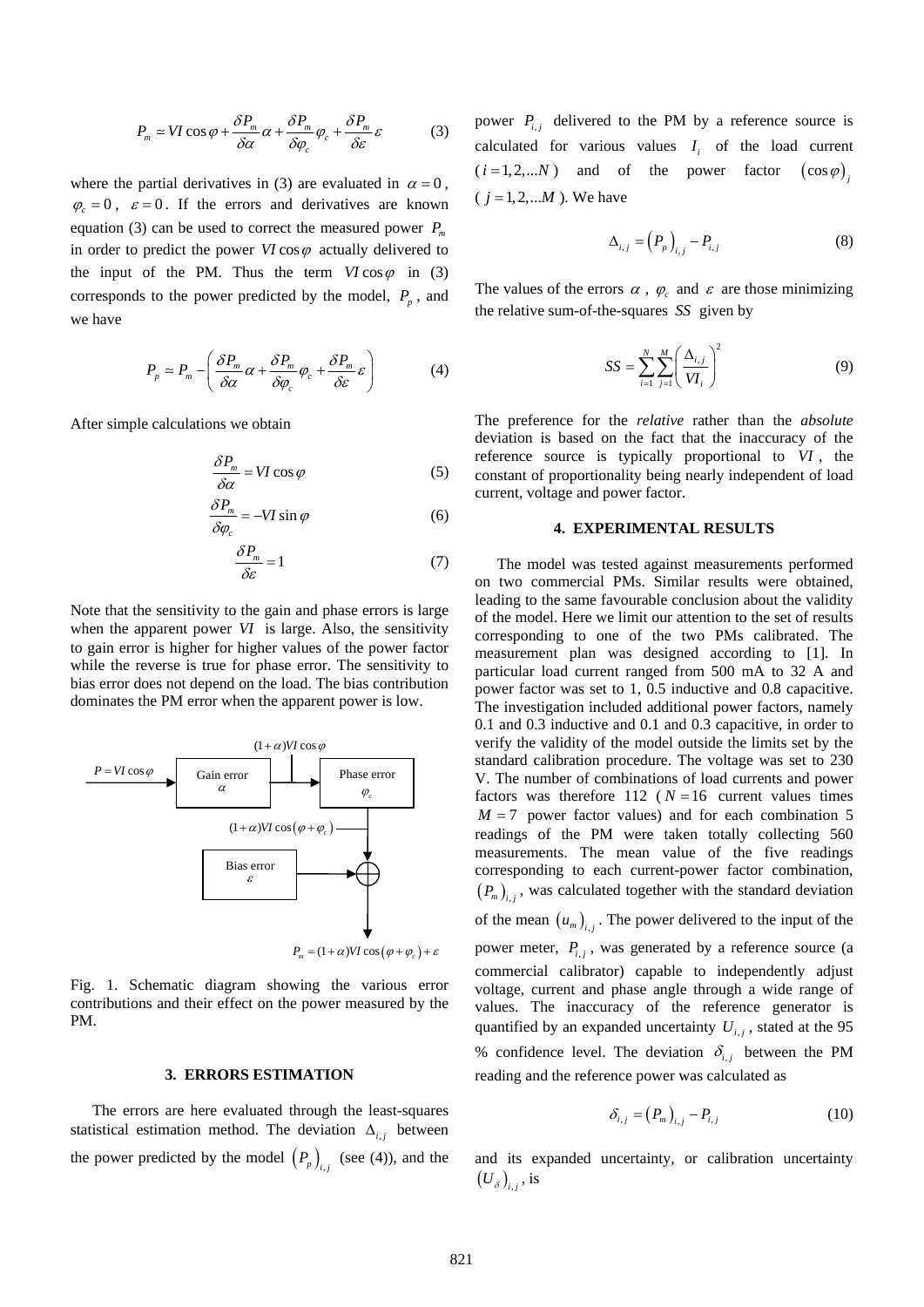$$
(U_{\delta})_{i,j} = \sqrt{U_{i,j}^2 + \left[ (U_m)_{i,j} \right]^2}
$$
 (11)

where  $(U_m)_{i,j} = 2.78 (u_m)_{i,j}$  is the expanded uncertainty due to the non-repeatability of the PM and corresponding to 95 % confidence level (2.78 is the critical value of the Student's t distribution with four degrees of freedom and corresponding to 95 % confidence interval).

The error parameters  $\alpha$ ,  $\varphi_c$  and  $\varepsilon$  appearing in the error model [\(4\)](#page-1-1) were computed according to the leastsquares estimation procedure described in section 3. Finally the deviation  $\Delta_{i,j}$  between the power predicted by the model  $(P_p)_{i,j}$  and the reference power  $P_{i,j}$  (see [\(8\)](#page-1-2)) was calculated. The comparison between the relative residuals  $\delta_{i,j}/P_{i,j}$  and  $\Delta_{i,j}/P_{i,j}$  as a function of current is shown in figures  $2(a)$  through  $2(g)$ . Each figure corresponds to a different value of the power factor (see the caption of Fig. 2). The amplitude of the (symmetric) uncertainty bar around  $\delta_{i,j}$  /  $P_{i,j}$  is 2(U<sub>s</sub>)<sub>ij</sub> / (P)<sub>ij</sub>.



(c)









Fig. 2. Relative deviation between the measured power and the reference power (continuous line with triangles) compared to the corresponding deviation predicted by the model (continuous line with squares): (a)  $\cos \varphi = 1$ , (b)  $\cos \varphi = 0.8$  capacitive, (c)  $\cos \varphi = 0.5$  inductive, (d)  $\cos \varphi = 0.3$  capacitive, (e)  $\cos \varphi = 0.3$ inductive, (f)  $\cos \varphi = 0.1$  capacitive, (g)  $\cos \varphi = 0.1$  inductive.

The relative calibration uncertainty is of the order of a few tenths of percent when the power factor is relatively high ( $\cos \varphi = 1$ , 0.8 capacitive, 0.5 inductive, i.e. the calibration values set in [8]) while reaches few percents when the power factor is low ( $\cos \varphi = 0.1$  inductive and capacitive representing the worst cases). It is important to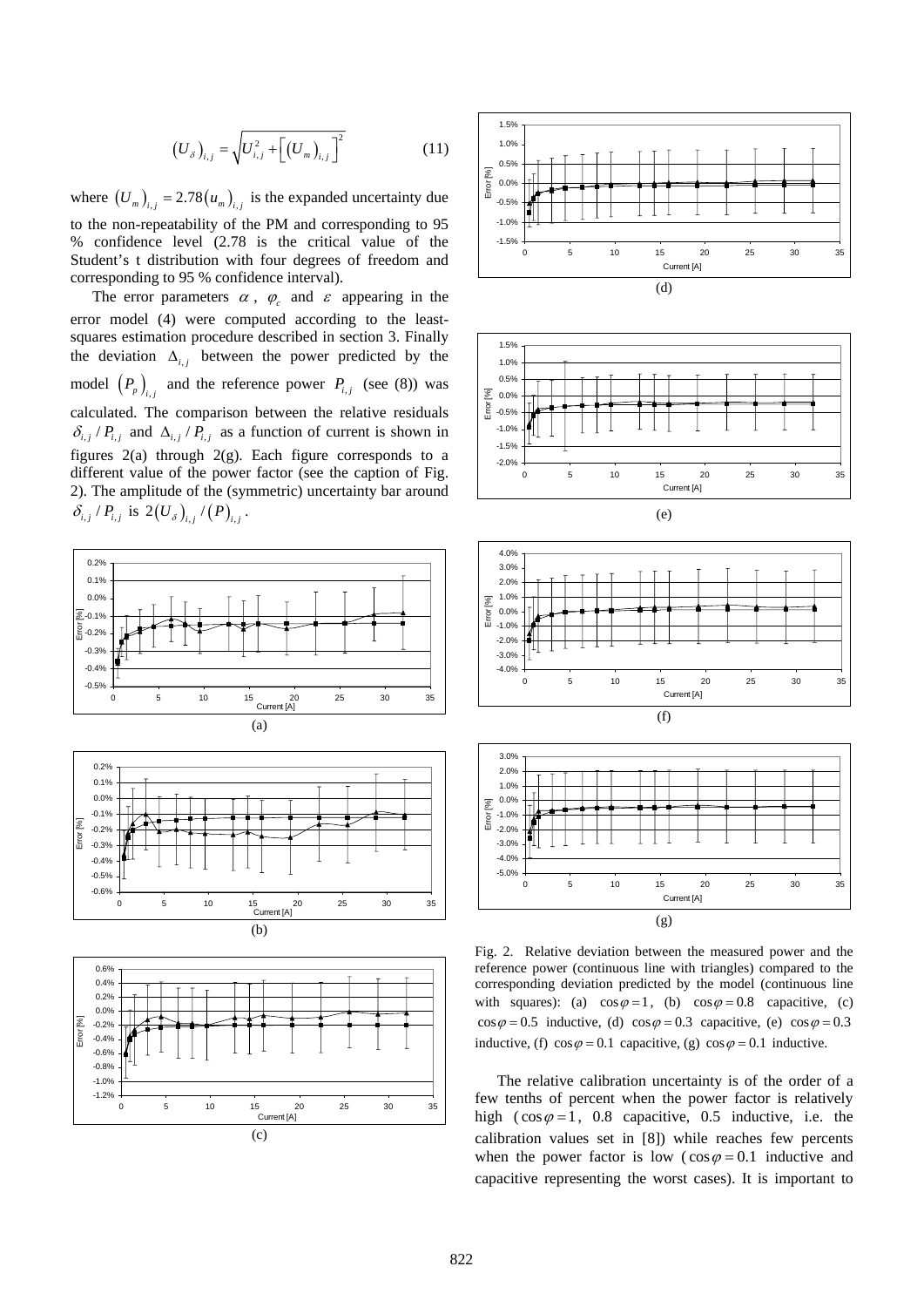observe that the dominant contribution to the calibration uncertainty is due to the uncertainty of the calibrator, which ranges from 0.08 % ( $\cos \varphi = 1$ , load current less than 1 A) to 2.5 % ( $\cos \varphi = 0.1$ , inductive or capacitive, load-current greater than 10 A) while the non-repeatability of the PM ranges from 0.02 % to 0.2 %.

The limit of maximum PM error, as specified in [8] is 1.0 % or 1.5 % depending on the value of apparent power and power factor. The magnitude of the measured errors is lower than these limits (see Fig. 2(a), (b) and (c)).

Note that the discrepancy between the error predicted by the model and the measured error is generally much lower than the calibration uncertainty. It is thus impossible to ascertain whether such discrepancy is due to model imperfections or it is intrinsic to measurement results. Anyway this demonstrates the ability of the model to predict the PM errors within the accuracy ordinarily achievable through these calibrations. Also, the good repeatability of the PM allows for a substantial reduction of calibration uncertainty by using a higher quality calibrator.

## **5. MODEL VALIDATION**

The model is here tested in order to verify the statistical significance of its parameters. The significance test is performed according to the analysis of variance technique [9]. In essence the technique consists in verifying if the introduction of an additional parameter into the model produces a substantial reduction of the discrepancy between measurements and predictions. The test-statistic is the Fisher variable *F* . The following possible cases are considered and listed below in order of increasing complexity of the model.

Model I (two parameters:  $\alpha$  and  $\varepsilon$ )

$$
P_n^I = (1 + \alpha)VI \cos \varphi + \varepsilon \tag{12}
$$

Model IIa (three parameters:  $\alpha$ ,  $\varphi_c$  and  $\varepsilon$ )

$$
P_m^{Ila} = (1 + \alpha)VI \cos(\varphi + \varphi_c) + \varepsilon \tag{13}
$$

Model IIb (three parameters:  $\alpha$ ,  $\beta$  and  $\varepsilon$ )

$$
P_m^{I\ell b} = (1 + \alpha + \beta I)VI\cos\varphi + \varepsilon\tag{14}
$$

Model III (four parameters  $\alpha$ ,  $\beta$ ,  $\varphi_c$  and  $\varepsilon$ )

$$
P_m^{III} = (1 + \alpha + \beta I)VI \cos(\varphi + \varphi_c) + \varepsilon \tag{15}
$$

The model adopted in the previous sections is model IIa, where the phase error  $(\varphi)$  is introduced in addition to the basic gain ( $\alpha$ ) and bias ( $\varepsilon$ ) error parameters in Model I. A linear dependence of gain error on the load current is included in models IIb and III through the error parameter  $\beta$ .

Table 1. Analysis of variance: model IIa with respect to model I

|                                                            | No. of<br>parameters | Degrees<br>$\sigma$<br>freedom | Sum of<br>squares of<br>residuals | Mean square                      |  |  |  |
|------------------------------------------------------------|----------------------|--------------------------------|-----------------------------------|----------------------------------|--|--|--|
| Model I                                                    |                      | 110                            | $5.38 \cdot 10^{-5}$              | $M_1 = 4.89 \cdot 10^{-7}$       |  |  |  |
| Model IIa                                                  | 3                    | 109                            | $4.88 \cdot 10^{-5}$              | $M_{\mu a} = 4.48 \cdot 10^{-7}$ |  |  |  |
| <b>Difference</b>                                          |                      |                                | $4.96 \cdot 10^{-6}$              | $M_{I/a-I} = 4.96 \cdot 10^{-6}$ |  |  |  |
| $F = \frac{M_{\text{I}}}{M_{\text{I}}}-11.07 > 6.87 = F_c$ |                      |                                |                                   |                                  |  |  |  |

Table 2. Analysis of variance: model IIb with respect to model I

|                                                                  | No. of<br>parameters | Degrees<br>of<br>freedom | Sum of<br>squares of<br>residuals | Mean square                           |  |  |  |
|------------------------------------------------------------------|----------------------|--------------------------|-----------------------------------|---------------------------------------|--|--|--|
| Model I                                                          |                      | 110                      | $5.38 \cdot 10^{-5}$              | $M_1 = 4.89 \cdot 10^{-7}$            |  |  |  |
| Model IIb                                                        | 3                    | 109                      | $5.14 \cdot 10^{-5}$              | $M_{_{I\!I\!D}} = 4.71 \cdot 10^{-7}$ |  |  |  |
| Difference                                                       |                      |                          | $2.39 \cdot 10^{-6}$              | $M_{I\ell b-I} = 2.39 \cdot 10^{-6}$  |  |  |  |
| $F = \frac{M_{I\mid b-I}}{B} = 5.07 < 6.87 = F_c$<br>$M_{\mu b}$ |                      |                          |                                   |                                       |  |  |  |

Table 2. Analysis of variance: model III with respect to model IIa

|                                                                                 | No. of<br>parameters | Degrees<br>of<br>freedom | Sum of<br>squares of<br>residuals | Mean square                           |  |  |  |
|---------------------------------------------------------------------------------|----------------------|--------------------------|-----------------------------------|---------------------------------------|--|--|--|
| Model IIa                                                                       |                      | 109                      | $4.88 \cdot 10^{-5}$              | $M_{I/a} = 4.48 \cdot 10^{-7}$        |  |  |  |
| Model III                                                                       |                      | 108                      | $4.63 \cdot 10^{-5}$              | $M_{\text{III}} = 4.29 \cdot 10^{-7}$ |  |  |  |
| Difference                                                                      |                      |                          | $2.51 \cdot 10^{-6}$              | $M_{_{III-IIa}} = 2.51 \cdot 10^{-6}$ |  |  |  |
| $F = \frac{M_{III-IIa}}{m} = 5.86 < 6.88 = F_c$<br>$M_{\scriptscriptstyle III}$ |                      |                          |                                   |                                       |  |  |  |

The results of the analysis of variance are schematically reported in Tables 1, 2 and 3. The models to be compared appear in the first column (second and third rows), in order of increasing complexity. The number of parameters to be estimated is reported in the second column. In the third column we have the number of degrees of freedom, which corresponds to the difference between the total number of load current-power factor combinations  $(M \cdot N = 112)$  and the number of parameters to be estimated. The sum of the square of residuals is in column four. Each residual corresponds to the relative difference between the prediction of the model and the mean indication of the reference generator. The mean square, see the fifth column, is the ratio between the sum of the square of residuals and the number of degrees of freedom. In the row named "Difference" we have the difference between the values in the two rows above, with the exception of the figure in the last column which corresponds to the ratio between the value in the fourth column and that in the third one. The effect of the introduction of a new parameter in the model is considered significant if the ratio between the mean square of residuals of the difference and that of the model with increased complexity is greater than  $F_c$ , where  $F_c$  is the critical value